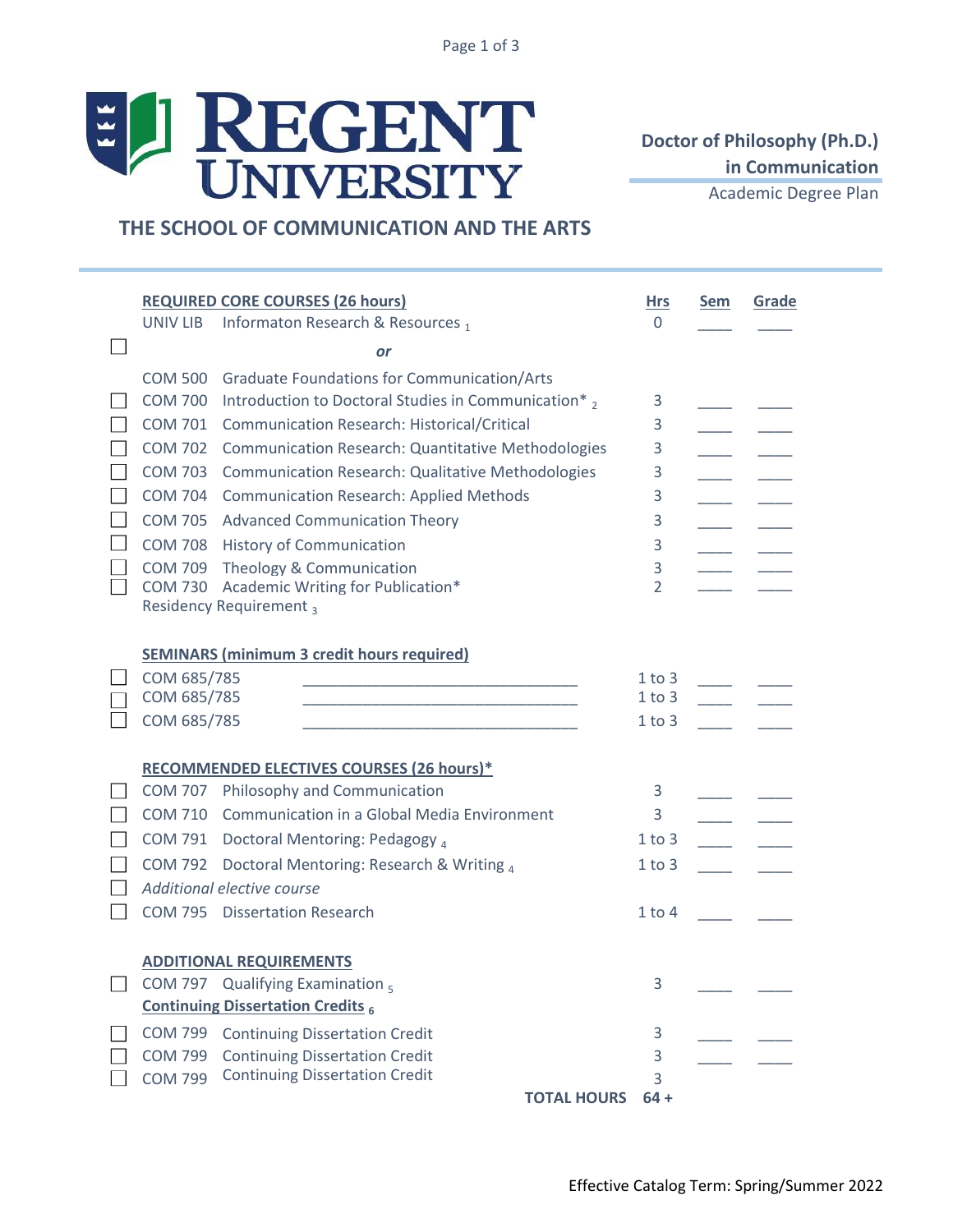Page 2 of 3

### **Program delivered face-to-face with some online components or online with some face-to-face components.**

### **Graduation Requirements**

Complete a minimum of 64 credit hours.

Complete all degree requirements within 7 year time limit.

which is scheduled for one week. Maintain a minimum cumulative GPA of 3.0

### **Notes:**

1 Must be completed during first semester of enrollment.

2 All doctoral students must attend this 3-credit hour on-campus seminar,

<sub>3</sub> Doctoral students meet the residency requirement by completing three required residencies. These residencies coincide with COM 700, COM 703, and either COM 730 or COM 785. On-campus doctoral students can meet the 3rd residency requirement by completing two consecutive semesters in which they are registered for at least 6 credit hours each semester, and meet with faculty throughout each semester, excluding summer sessions.

\* These are recommended electives, however, please consult with academic advisor for other options. 6 credits of advanced standing can reduce the amount of elective credits based on a recently earned Masters' Degree in a field in the discipline.

<sup>4</sup>Doctoral students will be given the opportunity to collaborate with faculty on teaching classes and conducting scholarly research. Students can receive doctoral credit for this collaboration by enrolling in COM 791 Doctoral Mentoring: Pedagogy (1-3) or COM 792 Doctoral Mentoring: Research & Writing (1-3). Recommended elective course.

5 Minimum 52 credit hours must be completed before the qualifying examination. Students must complete a minimum of three credit hours of qualifying exam.

<sup>6</sup>Minimum of 9 credit hours of COM 799 dissertation research over 3 semesters required.

\*Regent University has the right to add to or change this worksheet. **This Degree Worksheet is an unofficial document.**